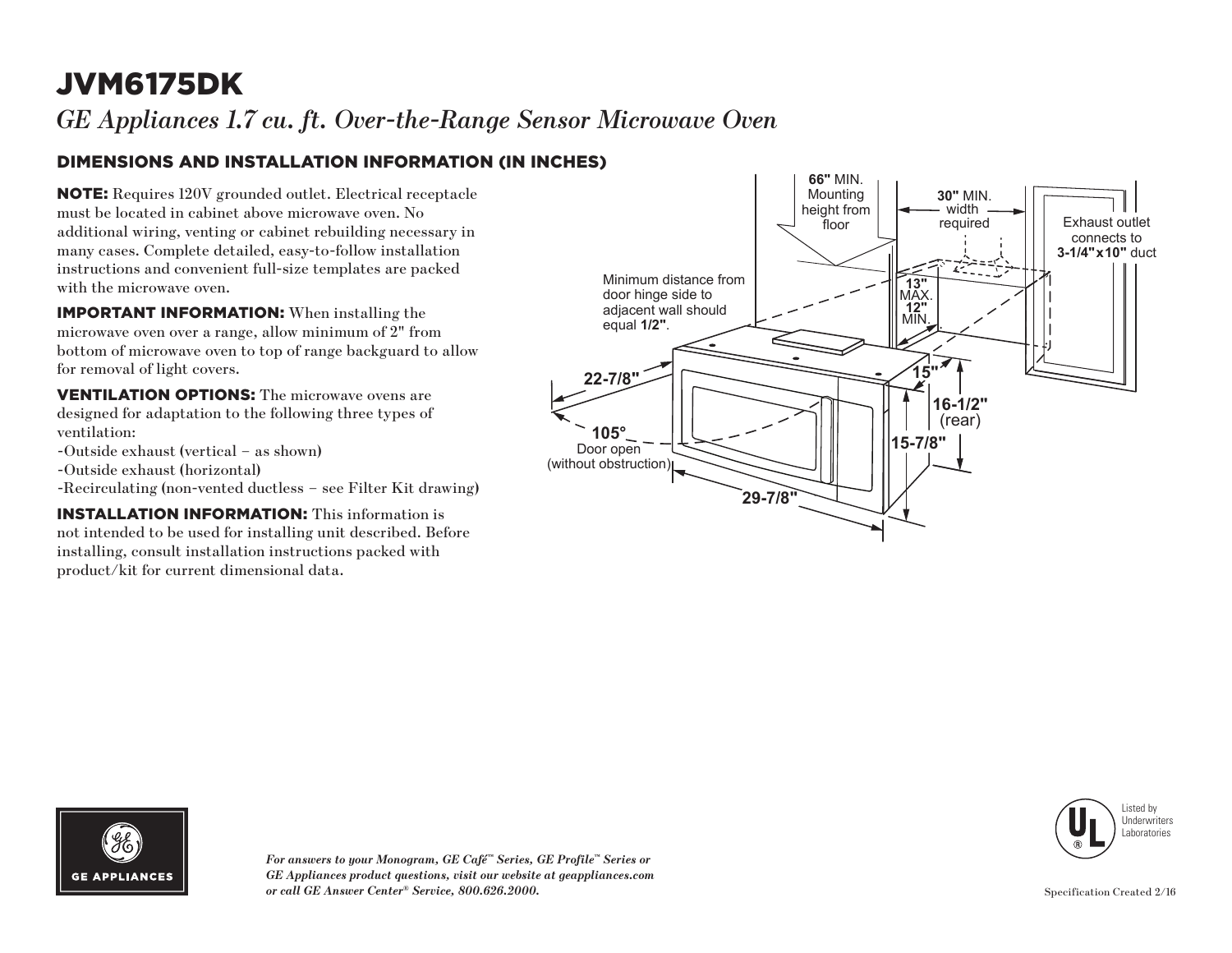# JVM6175DK

*GE Appliances 1.7 cu. ft. Over-the-Range Sensor Microwave Oven*

### DIMENSIONS AND INSTALLATION INFORMATION (IN INCHES)

HOOD EXHAUST DUCT: Outside ventilation requires a HOOD EXHAUST DUCT. Read the following carefully.

**EXHAUST CONNECTION:** The hood exhaust has been designed to mate with a standard 3-1/4" x 10" rectangular duct. If a round duct is required, a rectangular-to-round transition adaptor must be used. Do not use less than a 6" diameter duct

**REAR EXHAUST:** If a rear or horizontal exhaust is to be used, care should be taken to align exhaust with space between studs, or wall should be prepared at the time it is constructed by leaving enough space between the wall studs to accommodate exhaust.

MAXIMUM DUCT LENGTH: For satisfactory air movement, the total duct length of 3-1/4" x 10" rectangular or 6" diameter round duct should not exceed 140 equivalent feet.

ELBOWS, TRANSITIONS, WALL AND ROOF CAPS, etc., present additional resistance to airflow and are equivalent to a section of straight duct which is longer than their actual physical size. When calculating the total duct length, add the equivalent length of all transitions and adaptors plus the lengths of all straight duct sections. The chart below shows the approximate feet of equivalent length of some typical ducts.

| <b>DUCT</b>                    | <b>EQUIVALENT FEET</b> |
|--------------------------------|------------------------|
| <b>A.</b> Rectangular-To-round |                        |
| <b>Transition Adaptor</b>      | 5 ft.                  |
| <b>B.</b> Wall Cap             | $40$ ft.               |
| $C. 90^\circ$ Elbow            | $10$ ft.               |
| $D.45^{\circ}$ Elbow           | 5 <sub>ft</sub>        |
| $E. 90^{\circ}$ Elbow          | $25$ ft.               |
| <b>F.</b> $45^{\circ}$ Elbow   | 5 ft.                  |
| G. Roof Cap                    | 24 ft.                 |

# **GE APPLIANCES**

*For answers to your Monogram, GE Café™ Series, GE Profile™ Series or GE Appliances product questions, visit our website at geappliances.com or call GE Answer Center® Service, 800.626.2000.*

#### OPTIONAL ACCESSORIES (AVAILABLE AT ADDITIONAL COST)